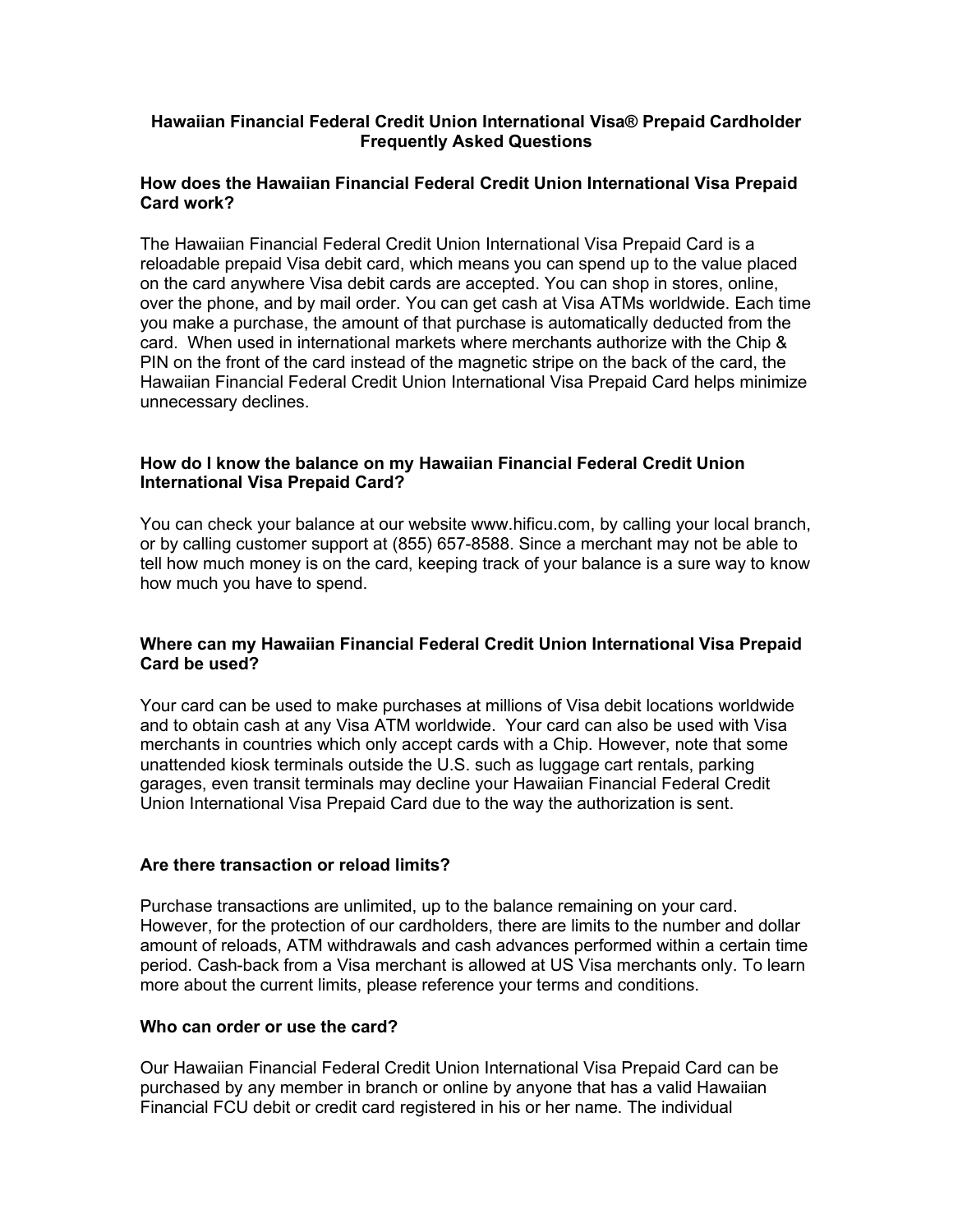purchasing the card is defined as the primary cardholder. The address listed for the primary cardholder must match the billing address for the debit/credit card used to purchase the Hawaiian Financial Federal Credit Union International Visa Prepaid Card. Primary cardholders can order online up to 4 personalized secondary cards for family members. When purchasing a secondary card for family members, be sure to go over all the terms and conditions that accompany the card. This is particularly important for persons who are under the age of 18 or who lack experience with using these types of cards.

# **Can I purchase a Hawaiian Financial Federal Credit Union International Visa Prepaid Card as a gift?**

No, Hawaiian Financial Federal Credit Union International Visa Prepaid Cards cannot be given as a gift. You purchase the Hawaiian Financial Federal Credit Union International Visa Prepaid Card for your own personal use.

### **How do I get a Hawaiian Financial Federal Credit Union International Visa Prepaid Card?**

You can order Hawaiian Financial Federal Credit Union International Visa Prepaid Cards directly at this site or visit a branch and purchase one in person.

#### **Does the cardholder need to sign an agreement?**

Each card is distributed with Terms & Conditions. This document fully explains the terms and conditions regarding the use of the card. This document can also be viewed online. The cardholder accepts the terms and conditions by signing the back of the card, using the card, or receiving the card by request.

### **How do I activate my Hawaiian Financial Federal Credit Union International Visa Prepaid Card and obtain my PIN?**

The cards are activated by choosing the Activate Card option on our website www.hificu.com and an assigned PIN will display, or by calling the toll free customer support number at (855) 657-8588 and a PIN is assigned during the activation call. You will have the option to select a new PIN should you desire.

#### **What happens if I need to return an item?**

Each merchant location has its own return policies and will handle the returns in the same manner as any other Visa transaction and may take up to 7 business days to be credited to your Hawaiian Financial Federal Credit Union International Visa Prepaid Card. The merchant may credit your Hawaiian Financial Federal Credit Union International Visa Prepaid Card, provide a cash refund or issue a store credit.

#### **What if the purchase is denied?**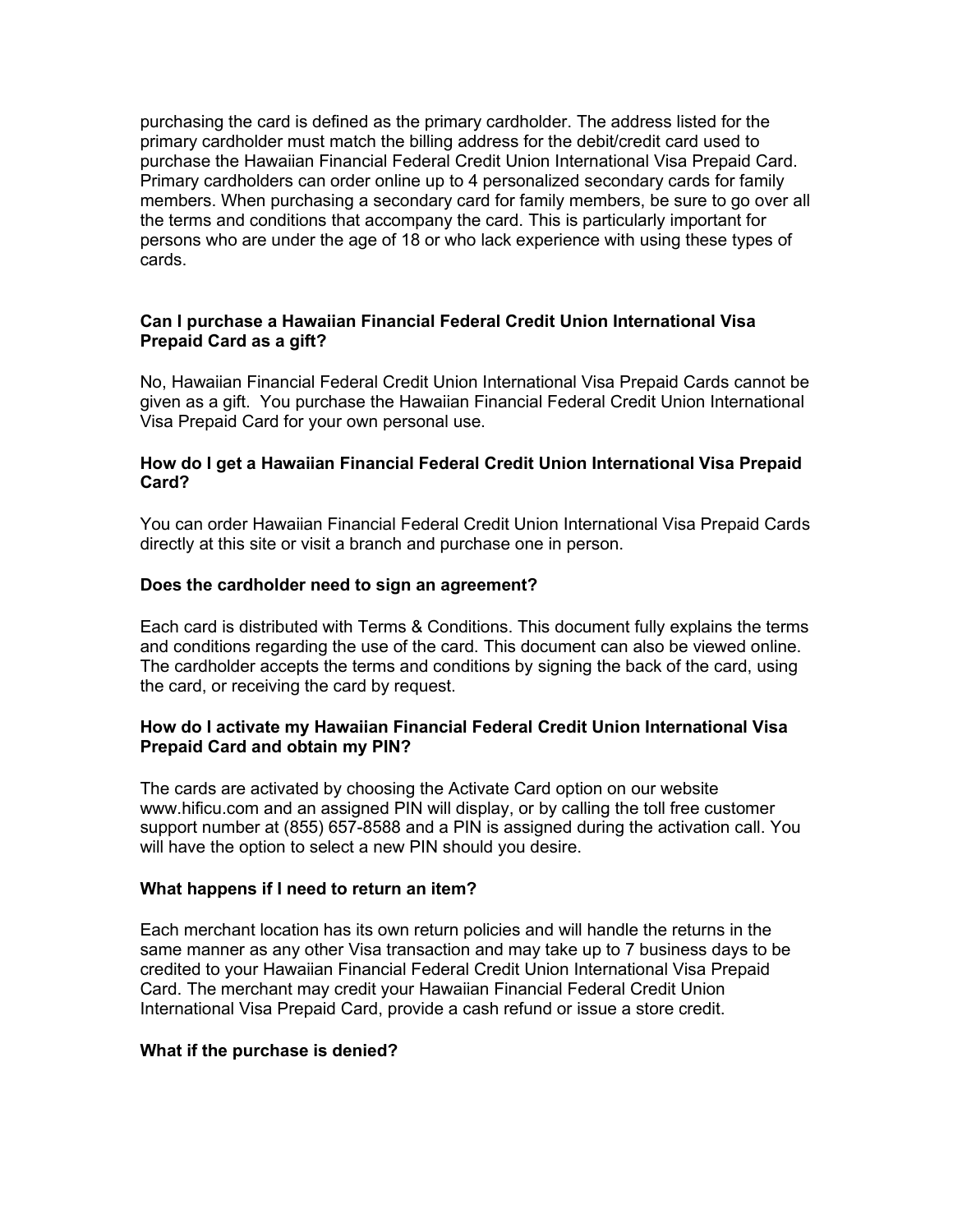If a decline occurs, the card's available balance is probably less than the purchase amount. You may inform the merchant of the remaining balance on the card and use another form of payment to pay the difference, subject to the policy of the merchant. Also, please be aware that some merchants - for example, restaurants, car rental agencies, salons, mail-order companies, and cruise lines - preauthorize for an amount slightly higher than your actual transaction to ensure sufficient funds for tips or incidental expenses. This amount is "held" until the transaction settles to your Hawaiian Financial Federal Credit Union International Visa Prepaid Card. Only the amount you sign for will ultimately be deducted from your card. If a merchant attempts an authorization greater than the balance remaining on your gift Card, it may be declined. Use of the card at automated fuel dispensers requires that a specific minimum balance be available on the card, which is determined by the issuer of the Hawaiian Financial Federal Credit Union International Visa Prepaid Card, in order to complete the transaction. For example, the issuer may require that there is a minimum balance of \$175 on the card in order to utilize the card at an automated fuel dispenser. Again, only the actual amount spent will ultimately be deducted from the card.

## **Can I use the Hawaiian Financial Federal Credit Union International Visa Prepaid Card to make a purchase that is larger than the balance on the card?**

No. However, you may pay a portion of the purchase with the available balance on your Hawaiian Financial Federal Credit Union International Visa Prepaid Card and then request to pay the balance of the purchase with cash, check, or another credit/debit card.

# **Can I reload the Hawaiian Financial Federal Credit Union International Visa Prepaid Card?**

Yes, to reload using the funding account(s) registered online, cardholders can visit our website www.hificu.com, call the number listed on the back of their card, or visit their local branch. Any applicable fee for reloading via the website or by phone will be charged to their funding source, along with the value being added to their card. Some issuers also allow the ability to have direct deposits set up from an employer, refer to your terms and conditions to confirm this option is available.

# **Why might my initial load or reload be declined?**

Possible reasons your initial load or reload might be declined are: you have not registered any funding accounts on the website; the name/address on file with the debit/credit card issuer does not match the primary cardholder profile on the Hawaiian Financial Federal Credit Union International Visa Prepaid Card website; the debit/credit card expiration date or 3 digit code listed on the website is incorrect; or the load limit or other applicable limits have been exceeded. First, verify your funding account information and the total number of reloads performed to date. If this does not resolve the issue, call the toll-free number on the back of your card to discuss other limits that may have been exceeded.

#### **Can the card ever have a negative balance?**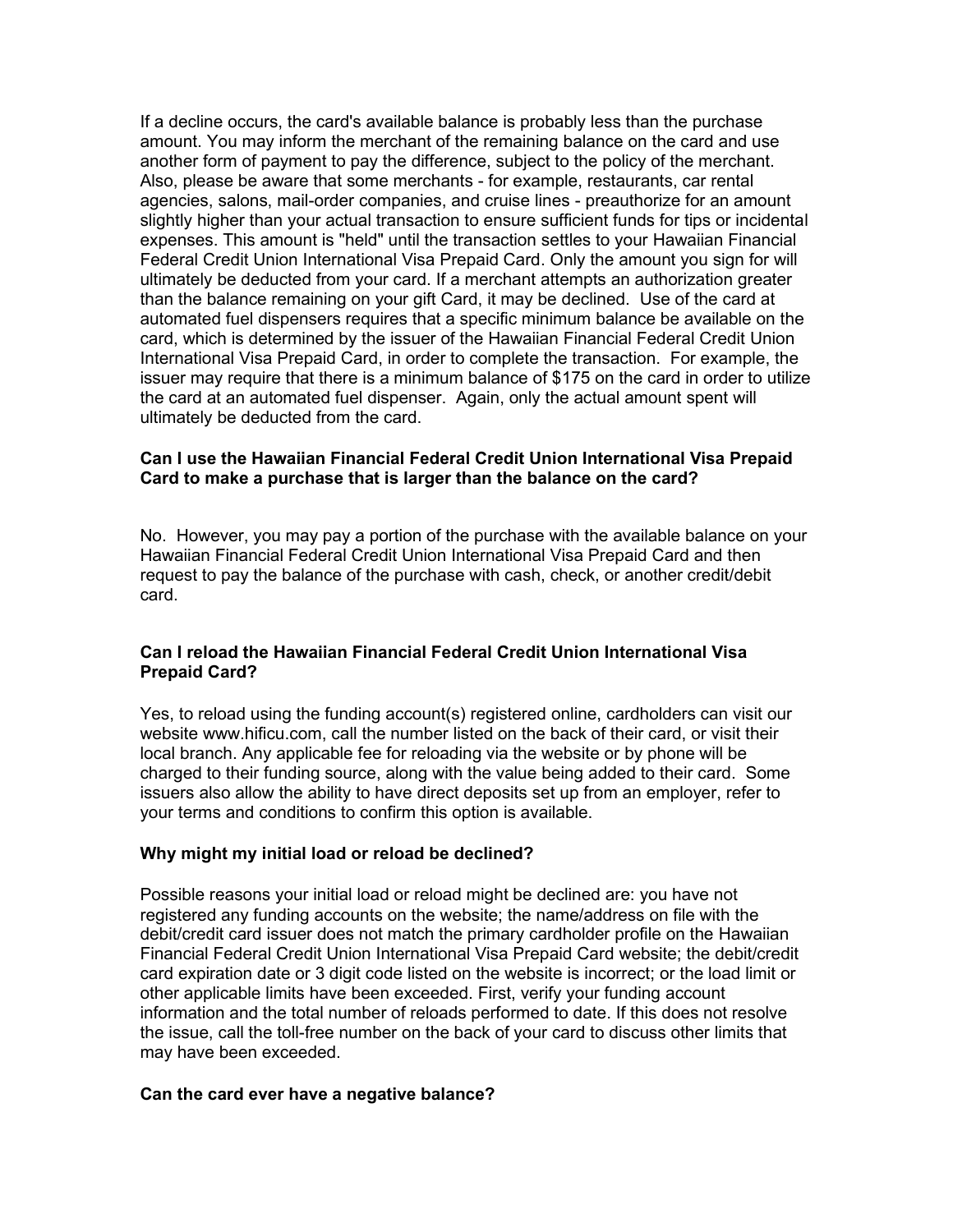Any authorization request that is greater than the card's available balance will be declined. However, there can be times when a Visa merchant puts an item through without prior authorization. If an overdraft occurs, the cardholder can dispute the transaction if it was not legitimate, otherwise you will be required to either reload funds onto the card or make a payment to Cardholder Services to cover the negative amount.

## **Can I have my employer paycheck deposited onto my Hawaiian Financial Federal Credit Union International Visa Prepaid Card?**

Yes, if your employer (or the initiating company) can process a direct deposit to your card. Simply log into your account on this website and download the direct deposit form with your Hawaiian Financial Federal Credit Union International Visa Prepaid Card's specific routing transit and account number and give it to your employer's HR/payroll department.

### **How do I find an ATM when I travel - particularly overseas?**

Visit the ATM locator found at this website or at [www.visa.com](http://www.visa.com/) for participating Visa ATMs both domestic and abroad.

### **Charges made in foreign currencies**

If you obtain your funds or make a purchase in a currency other than the currency in which your Card was issued, the amount deducted from your funds will be converted by Visa U.S.A. Inc. into an amount in the currency of your Card. The exchange rate between the transaction currency and the billing currency used for processing international transactions is a rate selected by Visa U.S.A. Inc. from the range of rates available in wholesale currency markets for the applicable central processing date, which may vary from the rate Visa U.S.A. Inc. itself receives, or the governmentmandated rate in effect for the applicable central processing date. If you obtain your funds or make a purchase in a currency other than the currency in which your Card was issued, the Issuer will assess a foreign currency conversion fee of 1% of the transaction amount ("foreign currency conversion fee"). The foreign currency conversion fee applies to all transactions made, conducted, processed, utilizing or denominated in a currency other than the currency of the United States of America, including but not limited to transactions initiated by internet or telephone while you are physically located in the U.S. but processed by a merchant in a foreign currency.

#### **When I travel, are my receipts in U.S. dollars or the local currency?**

Your receipt will reflect the local currency. It is always good to plan ahead and have a general idea of the local exchange rates before you travel. This helps you to understand what goods and services are actually costing you.

### **What happens if my Hawaiian Financial Federal Credit Union International Visa Prepaid Card is lost or stolen?**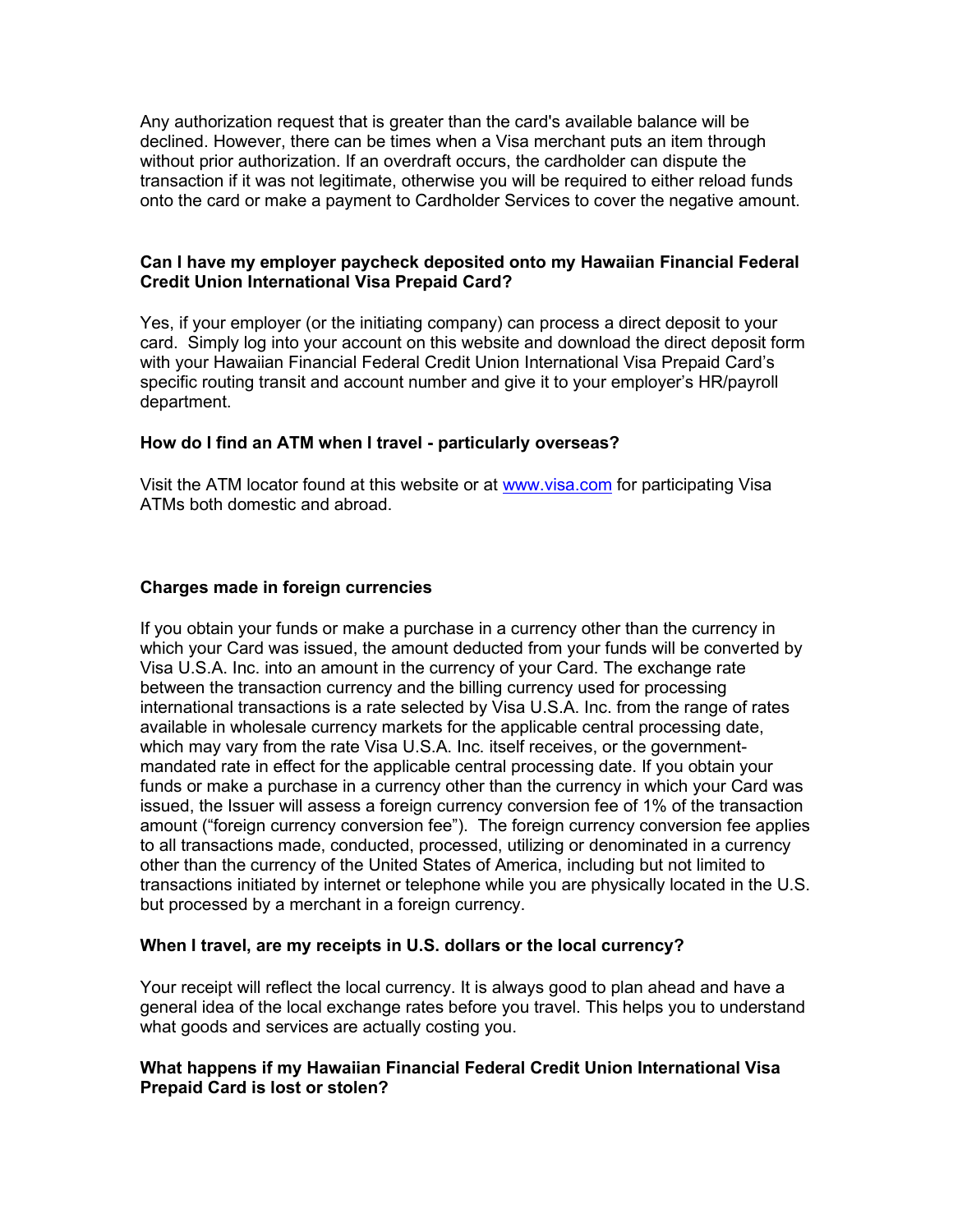We provide 24-hour toll-free support. Immediately report any problems or a lost or stolen card by calling (855) 657-8588. A replacement card can be issued and any available balance transferred to a new card less applicable fees that will be deducted from the card's available balance. Replacement cards are generally received in 7-10 business days domestically or within two weeks or more internationally. Emergency card replacement can also be requested with guaranteed delivery within two business day domestically or within three business days internationally. See the Terms & Conditions for fees that apply to lost or stolen cards and emergency card replacement. As long as the lost or stolen card is reported immediately, you will not be responsible for any unauthorized merchant charges. If traveling internationally or far from home, a secondary card should be considered. That way, if the primary card is lost or stolen, the secondary card can immediately be used to access the funds without having to wait for a replacement card as international delivery times will be longer than domestically.

### **How do I call for customer support from overseas?**

We provide 24/7 toll-free support from the following countries: Belgium, Canada, France, Germany, Ireland, Italy, Spain, Switzerland and the UK. The toll free numbers in those countries are the following:

| <b>COUNTRY</b>            | <b>TOLL FREE NUMBER</b> |
|---------------------------|-------------------------|
| Belgium                   | 0800-78373              |
| Canada                    | $(855) 657 - 8588$      |
| France                    | 0800-916588             |
| Germany                   | 0800-5894572            |
| Ireland                   | 800-760839              |
| Italy                     | 800-788938              |
| Spain                     | 95-034-4016             |
| Spain (from mobile phone) | 9009-41895              |
| Switzerland               | 0800-563184             |
| United Kingdom            | 08-082340879            |

If you need to call from another country dial the appropriate exit code, followed by1-(954) 835-2345. Keep in mind that you may incur additional charges from your mobile phone service provider whether calling within the US or from outside the US.

# **What is a Global Chip & PIN bank card and authentication?**

Chip & PIN, also known as EMV, is an international standard replacing the magnetic stripe on bank cards used for payment transactions. The card can be used with a magnetic stripe or the chip, enabling both US and non-US merchants to have the ability to accept the card. EMV PIN transactions are more secure than those requiring a signature, and protect you against fraud.

### **Are any countries blocked from using the Hawaiian Financial Federal Credit Union International Visa Prepaid Card to make purchases?**